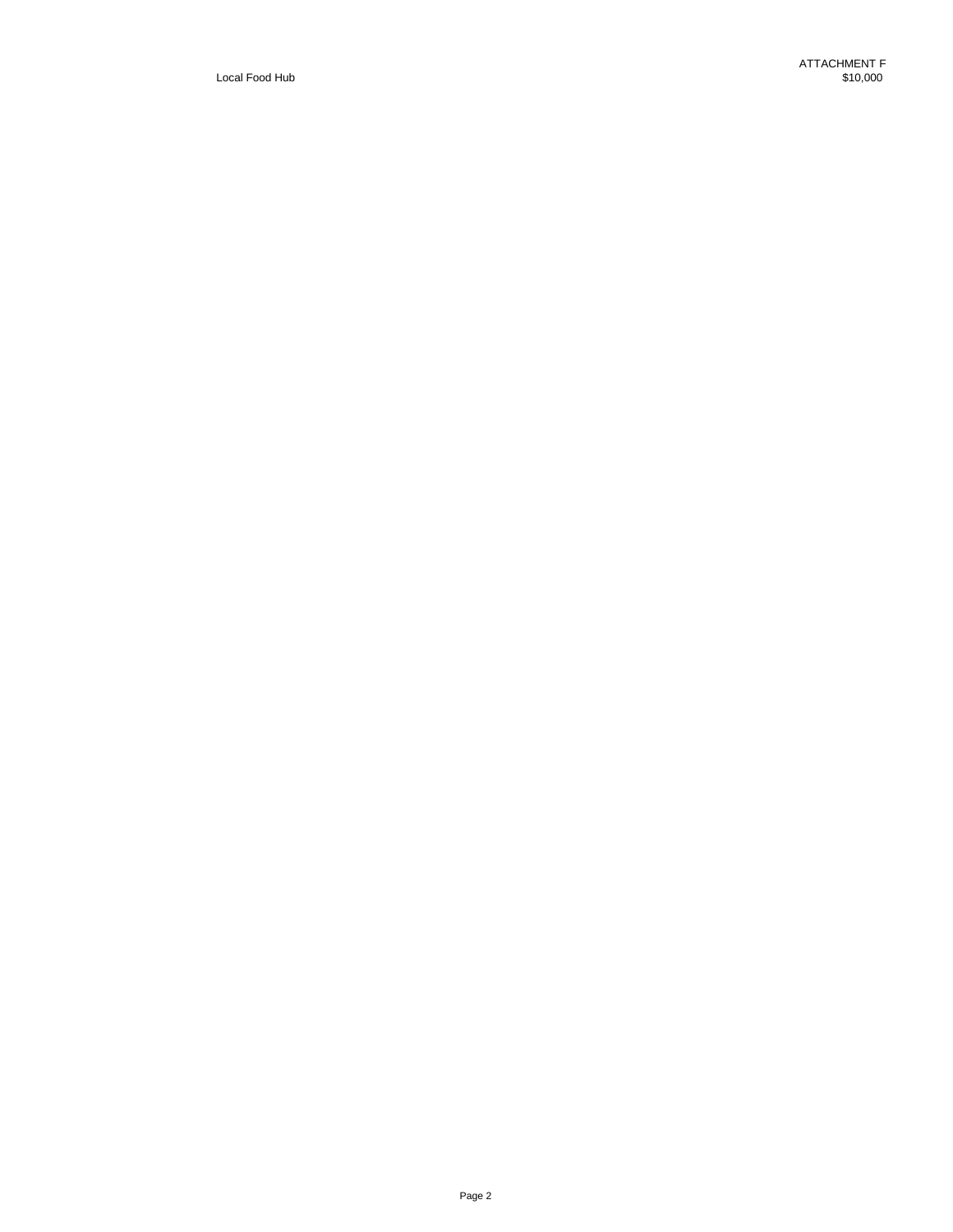|                                                                                                        | <b>ATTACHMENT F</b>         |
|--------------------------------------------------------------------------------------------------------|-----------------------------|
| Meals on Wheels                                                                                        | \$10,400                    |
| Monticello Area Community Action Agency (MACAA)                                                        | \$46,280                    |
| Offender Aid and Restoration (OAR)<br>On Our Own                                                       | \$227,770<br>\$9,884        |
| <b>PACEM</b>                                                                                           | \$946                       |
| Partner for Mental Health                                                                              | \$15,000                    |
| <b>Piedmont Court Appointed Special Advocates</b>                                                      | \$9,880                     |
| Piedmont Family YMCA                                                                                   | \$10,400                    |
| Piedmont Housing Alliance (PHA)                                                                        | \$63,187                    |
| ReadyKids<br>Region Ten                                                                                | \$74,610<br>\$826,760       |
| Sexual Assault Resource Agency (SARA)                                                                  | \$21,855                    |
| Shelter for Help in Emergency (SHE)                                                                    | \$97,181                    |
| The Bridge Line                                                                                        | \$28,051                    |
| The Haven                                                                                              | \$16,446                    |
| Thomas Jefferson Area Coalition for the Homeless (TJACH)<br>United Way                                 | \$10,000<br>\$174,497       |
| Women's Initiative                                                                                     | \$15,447                    |
|                                                                                                        | \$24,330,225                |
| <b>Paragraph Six: EDUCATION</b>                                                                        |                             |
| Piedmont Virginia Community College                                                                    | \$24,757                    |
|                                                                                                        |                             |
| Paragraph Seven: PARKS, RECREATION AND CULTURE                                                         |                             |
| Parks & Recreation                                                                                     | \$3,987,990                 |
| Charlottesville/Albemarle Convention and Visitor's Bureau                                              | \$605,771                   |
| <b>Charlottesville Ballet</b>                                                                          | \$2,500                     |
| <b>Charlottesville Band</b>                                                                            | \$8,000                     |
| Jefferson-Madison Regional Library<br>Lighthouse Studio/Vinegar Hill Theater                           | \$4,966,782<br>\$2,500      |
| Live Arts                                                                                              | \$5,000                     |
| <b>Music Resource Center</b>                                                                           | \$2,500                     |
| <b>Paramount Theater</b>                                                                               | \$5,000                     |
| New City Arts Initiative                                                                               | \$2,500                     |
| Virginia Discovery Museum<br>Virginia Festival of the Book                                             | \$5,000<br>\$12,500         |
| Virginia Film Festival                                                                                 | \$12,500                    |
|                                                                                                        | \$9,618,543                 |
| Paragraph Eight: COMMUNITY DEVELOPMENT                                                                 |                             |
| Department of Community Development                                                                    | \$8,261,955                 |
| Office of Economic Development                                                                         | \$665,597                   |
| Central Virginia Partnership for Economic Development                                                  | \$55,272                    |
| Central Virginia Small Business Development Center (CVSBDC)                                            | \$36,000                    |
| <b>Community Investment Collaborative</b><br>Virginia Career Works - Piedmont Region                   | \$25,000<br>\$16,623        |
| Central Shenandoah Planning District Commission                                                        | \$5,546                     |
| <b>Charlottesville Area Transit</b>                                                                    | \$1,000,000                 |
| Jaunt                                                                                                  | \$2,309,213                 |
| <b>Regional Transit Partnership</b>                                                                    | \$55,000                    |
| <b>Microtransit Reserve</b>                                                                            | \$275,000                   |
| Thomas Jefferson Planning District Commission<br>Virginia Cooperative Extension Service                | \$156,222<br>\$225,653      |
|                                                                                                        | \$13,087,081                |
| Paragraph Nine: REVENUE SHARING AGREEMENT                                                              |                             |
| <b>Revenue Sharing Agreement</b>                                                                       | \$15,545,227                |
|                                                                                                        |                             |
| Paragraph Ten: TAX REFUNDS, ABATEMENTS, & OTHER REFUNDS:                                               |                             |
| Refunds, Abatements, and Tax Relief                                                                    | \$1,520,000                 |
| Paragraph Eleven: OTHER USES OF FUNDS                                                                  |                             |
|                                                                                                        |                             |
| <b>Transfer to School Operations</b>                                                                   | \$167,453,853               |
| Formula Transfer to Capital Projects and Debt Service Funds<br><b>Transfer to Water Resources Fund</b> | \$35,820,668<br>\$1,668,176 |
| Transfer to Economic Development Authority Fund                                                        | \$315,000                   |
| Space Reserve                                                                                          | \$558,000                   |
| <b>Reserve for Contingencies</b>                                                                       | \$682,321                   |
| Salary and Benefits Reserve                                                                            | \$1,650,000                 |
| <b>Business Process Optimization Reserve</b>                                                           | \$200,000                   |
| <b>Early Retirement</b>                                                                                | \$810,920<br>\$209,158,938  |
|                                                                                                        |                             |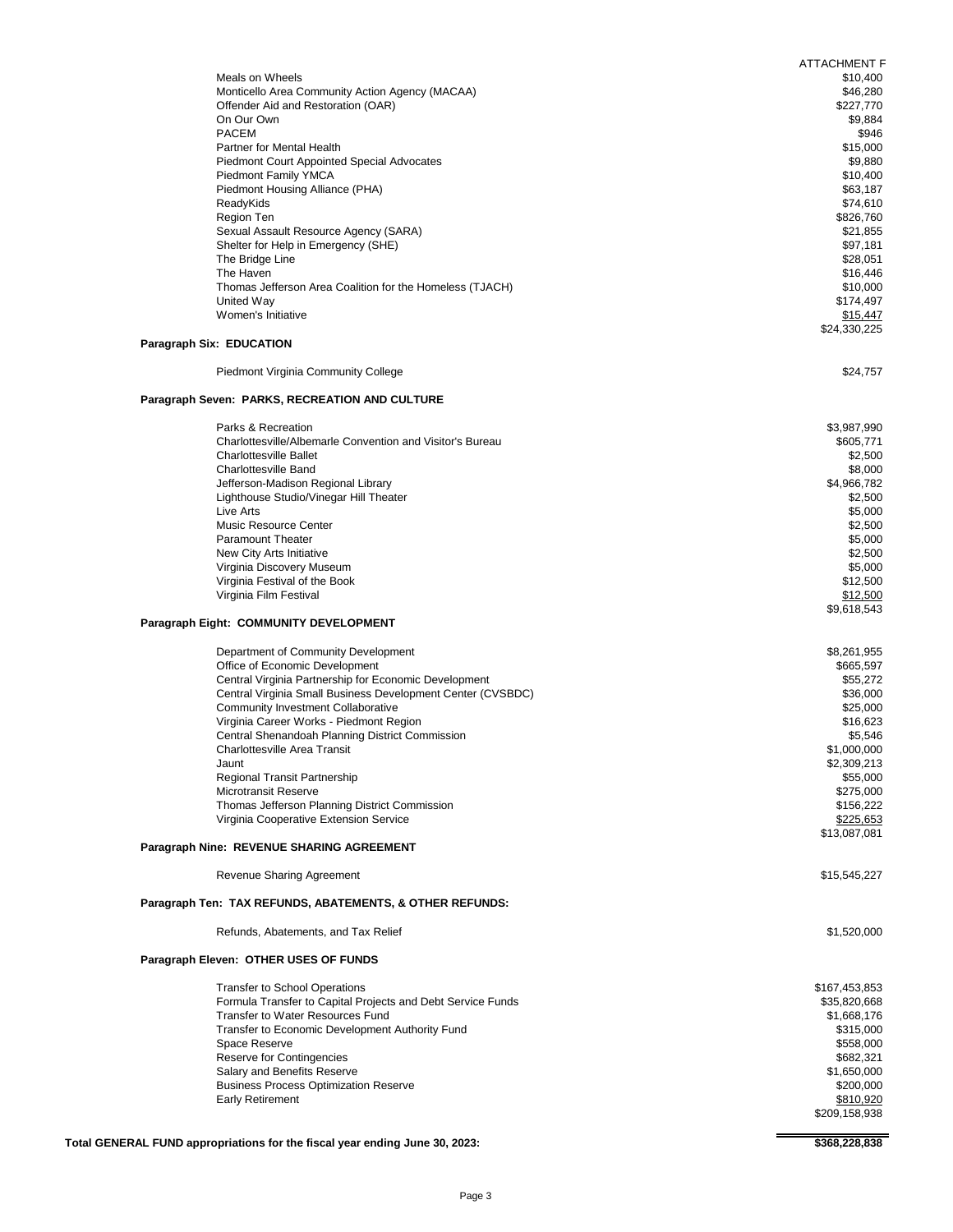| To be provided as follows:          |               |  |
|-------------------------------------|---------------|--|
| Revenue from Local Sources          | \$327,523,398 |  |
| Revenue from the Commonwealth       | \$25,614,730  |  |
| Revenue from the Federal Government | \$8,266,645   |  |
| Transfers In from Other Funds       | \$3,604,144   |  |
| Use of Fund Balance                 | \$3,219,921   |  |
|                                     |               |  |

ATTACHMENT F

Total GENERAL FUND resources available for fiscal year ending June 30, 2023: \$368,228,838

## **SECTION II: GENERAL FUND SCHOOL RESERVE FUND**

**That the following sums of money be and the same hereby are appropriated for GENERAL FUND SCHOOL RESERVE FUND purposes herein specified to be apportioned as follows for the fiscal year ending June 30, 2023:**

| Paragraph One: GENERAL FUND SCHOOL RESERVE FUND                                                  |             |
|--------------------------------------------------------------------------------------------------|-------------|
| Transfer to the School Fund                                                                      | \$4,090,000 |
| Total GENERAL FUND SCHOOL RESERVE FUND appropriations for fiscal year ending June 30, 2023:      | \$4,090,000 |
| To be provided as follows:                                                                       |             |
| Use of Fund Balance                                                                              | \$4,090,000 |
| Total GENERAL FUND SCHOOL RESERVE FUND resources available for fiscal year ending June 30, 2023: | \$4,090,000 |

### **SECTION III: REGULAR SCHOOL FUND**

**That the following sums of money be and the same hereby are appropriated for SCHOOL purposes herein specified to be apportioned as follows for the fiscal year ending June 30, 2023:**

**Paragraph One: REGULAR SCHOOL FUND**

| <b>School Fund Expenditures</b>                                                     | \$242,041,753 |
|-------------------------------------------------------------------------------------|---------------|
| Total REGULAR SCHOOL FUND appropriations for fiscal year ending June 30, 2023:      | \$242,041,753 |
| To be provided as follows:                                                          |               |
| Revenue from Local Sources (General Fund Transfer)                                  | \$167,453,853 |
| Revenue from Other Local Sources                                                    | \$898,372     |
| Revenue from the Commonwealth                                                       | \$65,889,292  |
| Revenue from the Federal Government                                                 | \$3,682,761   |
| <b>Transfers</b>                                                                    | \$27,475      |
| Transfer from General Fund School Reserve Fund                                      | \$4,090,000   |
| Total REGULAR SCHOOL FUND resources available for fiscal year ending June 30, 2023: | \$242,041,753 |

## **SECTION IV: OTHER SCHOOL FUNDS**

**That the following sums of money be and the same hereby are appropriated for the purposes herein specified to be apportioned as follows for the fiscal year ending June 30, 2023:**

**Paragraph One: OTHER SCHOOL FUNDS**

| Other School Funds                                                                | \$20,842,976 |
|-----------------------------------------------------------------------------------|--------------|
| Total OTHER SCHOOL FUND appropriations for fiscal year ending June 30, 2023:      | \$20,842,976 |
| To be provided as follows:                                                        |              |
| Revenue from Local Sources                                                        | \$6,722,236  |
| Revenue from the Commonwealth                                                     | \$2,914,404  |
| Revenue from the Federal Government                                               | \$6,137,884  |
| <b>Transfers</b>                                                                  | \$4,464,547  |
| Use of Fund Balance                                                               | \$603,905    |
| Total OTHER SCHOOL FUND resources available for fiscal year ending June 30, 2023: | \$20,842,976 |

## **SECTION V: OTHER COUNTY GOVERNMENT FUNDS**

**That the following sums of money be and the same hereby are appropriated for OTHER PROGRAM purposes herein specified to be apportioned as follows for the fiscal year ending June 30, 2023:**

## **Paragraph One: OTHER COUNTY GOVERNMENT FUNDS**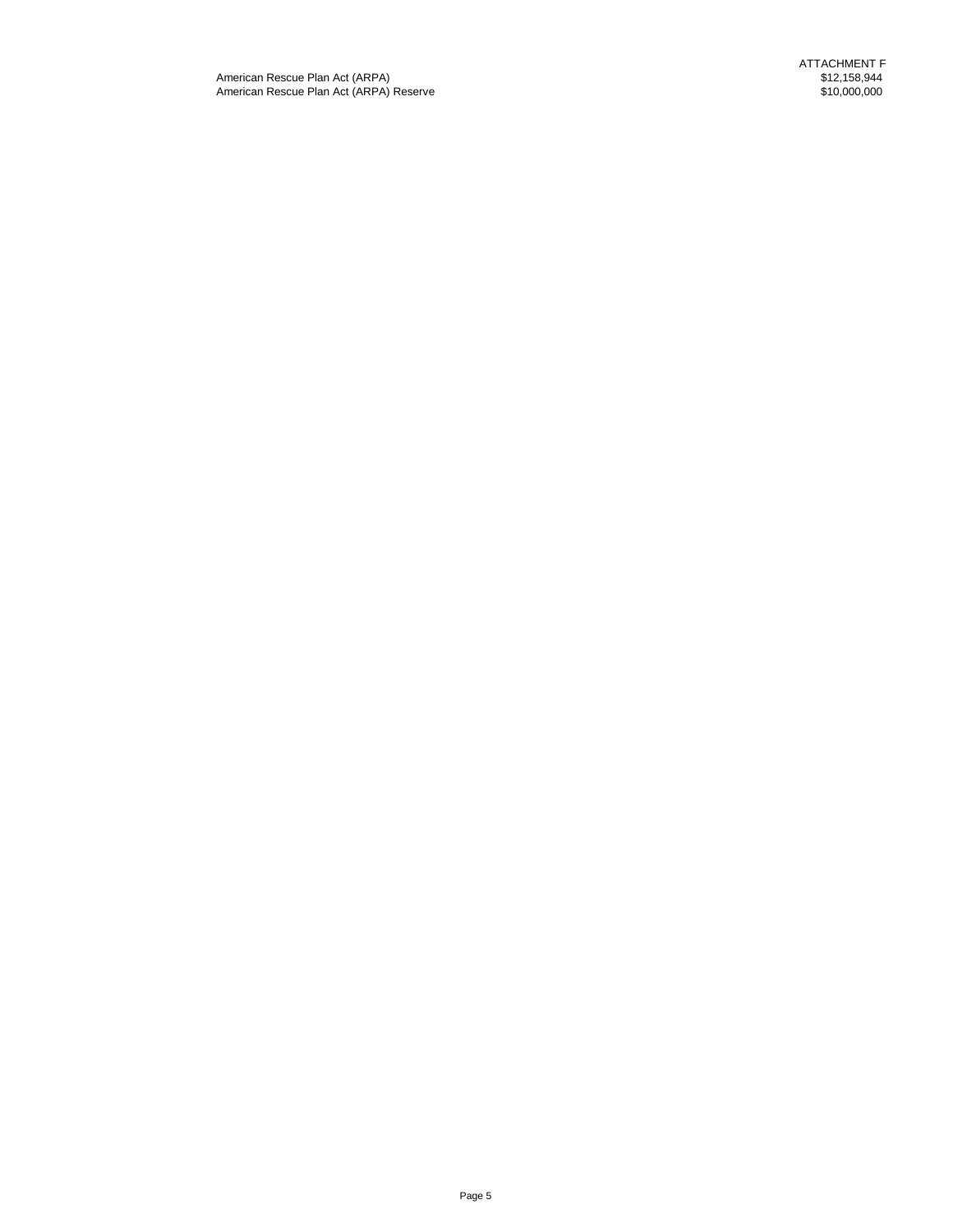|                                                                                               | <b>ATTACHMENT F</b> |
|-----------------------------------------------------------------------------------------------|---------------------|
| <b>Computer Maintenance and Replacement</b>                                                   | \$712,450           |
| Commonwealth's Attorney Delinquent Fines and Fees                                             | \$60,000            |
| Victim-Witness Grant                                                                          | \$232,009           |
| Regional Firearms Training Center - Operations                                                | \$217,648           |
| Regional Firearms Training Center - Capital                                                   | \$90,000            |
| <b>Criminal Justice Grant</b>                                                                 | \$731,081           |
| <b>Water Resources</b>                                                                        | \$1,668,176         |
| <b>Courthouse Maintenance</b>                                                                 | \$32,019            |
| Old Crozet School Operations                                                                  | \$93,523            |
| Plastic Bag Tax Fund                                                                          | \$20,000            |
| Vehicle Replacement                                                                           | \$1,535,955         |
| <b>Children's Services Act</b>                                                                | \$11,339,875        |
| Martha Jefferson Health Grant                                                                 | \$4,000             |
| Housing Assistance Fund                                                                       | \$4,237,155         |
| <b>Housing Fund</b>                                                                           | \$84,799            |
| <b>CACVB Fund</b>                                                                             | \$1,728,863         |
| Darden Towe Memorial Park                                                                     | \$371,134           |
| Tourism                                                                                       | \$1,693,440         |
| <b>Economic Development Authority</b>                                                         | \$612,461           |
| <b>Economic Development Fund</b>                                                              | \$1,793,030         |
| Total OTHER COUNTY GOVERNMENT FUNDS appropriations for fiscal year ending June 30, 2023:      | \$49,416,562        |
| To be provided as follows:                                                                    |                     |
| <b>Revenue from Local Sources</b>                                                             | \$3,013,693         |
| Revenue from the Commonwealth                                                                 | \$7,638,722         |
| Revenue from the Federal Government                                                           | \$16,488,477        |
| <b>Transfers In from Other Funds</b>                                                          | \$19,920,841        |
| Use of Fund Balance                                                                           | \$2,354,829         |
| Total OTHER COUNTY GOVERNMENT FUNDS resources available for fiscal year ending June 30, 2023: | \$49,416,562        |
|                                                                                               |                     |

# **SECTION VI - COUNTY GOVERNMENT CAPITAL IMPROVEMENTS FUND**

**That the following sums of money be and the same hereby are appropriated from the COUNTY GOVERNMENT CAPITAL IMPROVEMENTS FUND to be apportioned as follows for the purposes herein specified for the fiscal year ending June 30, 2023:**

**Paragraph One: ADMINISTRATION**

|                         | County Server Infrastructure Upgrade<br>Core Systems Modernization | \$520,000<br>\$5,950,000<br>\$6,470,000 |
|-------------------------|--------------------------------------------------------------------|-----------------------------------------|
| Paragraph Two: JUDICIAL |                                                                    |                                         |
|                         | <b>Court Facilities Addition/Renovation</b>                        | \$18,500,000                            |
|                         | <b>Paragraph Three: PUBLIC SAFETY</b>                              |                                         |
|                         | Fire Rescue Apparatus Replacement Program                          | \$2,913,225                             |
|                         | Police County 800Mhz Radio Replacements                            | \$1,600,000                             |
|                         | Police Mobile Data Computers Replacement                           | \$87,500                                |
|                         | Police Patrol Video Cameras Replacement                            | \$150,000                               |
|                         |                                                                    | \$4,750,725                             |
|                         | Paragraph Four: PUBLIC WORKS                                       |                                         |
|                         | <b>County Government Maintenance Programs</b>                      | \$1,967,000                             |
|                         | <b>Street Sweeper Purchase</b>                                     | \$385,000                               |
|                         | Ivy Landfill Remediation                                           | \$640,000                               |
|                         | Moores Creek Septage Receiving Station                             | \$109,441                               |
|                         | NIFI-The Square                                                    | \$500,000                               |
|                         | Southern Convenience Center Development                            | \$520,000                               |
|                         | Regional Firearms Training Center Capital Reserve - County Share   | \$39,600                                |
|                         |                                                                    | \$4,161,041                             |
|                         | Paragraph Five: PARKS, RECREATION & CULTURE                        |                                         |
|                         | <b>Biscuit Run</b>                                                 | \$3,002,740                             |
|                         | Paragraph Six: COMMUNITY DEVELOPMENT                               |                                         |
|                         | <b>Transportation Leveraging Program</b>                           | \$2,105,765                             |
|                         | Paragraph Seven: OTHER USES OF FUNDS                               |                                         |
|                         | Cost of Issuance                                                   | \$1,263,770                             |
|                         | Project Management and Administrative Services                     | \$2,345,770                             |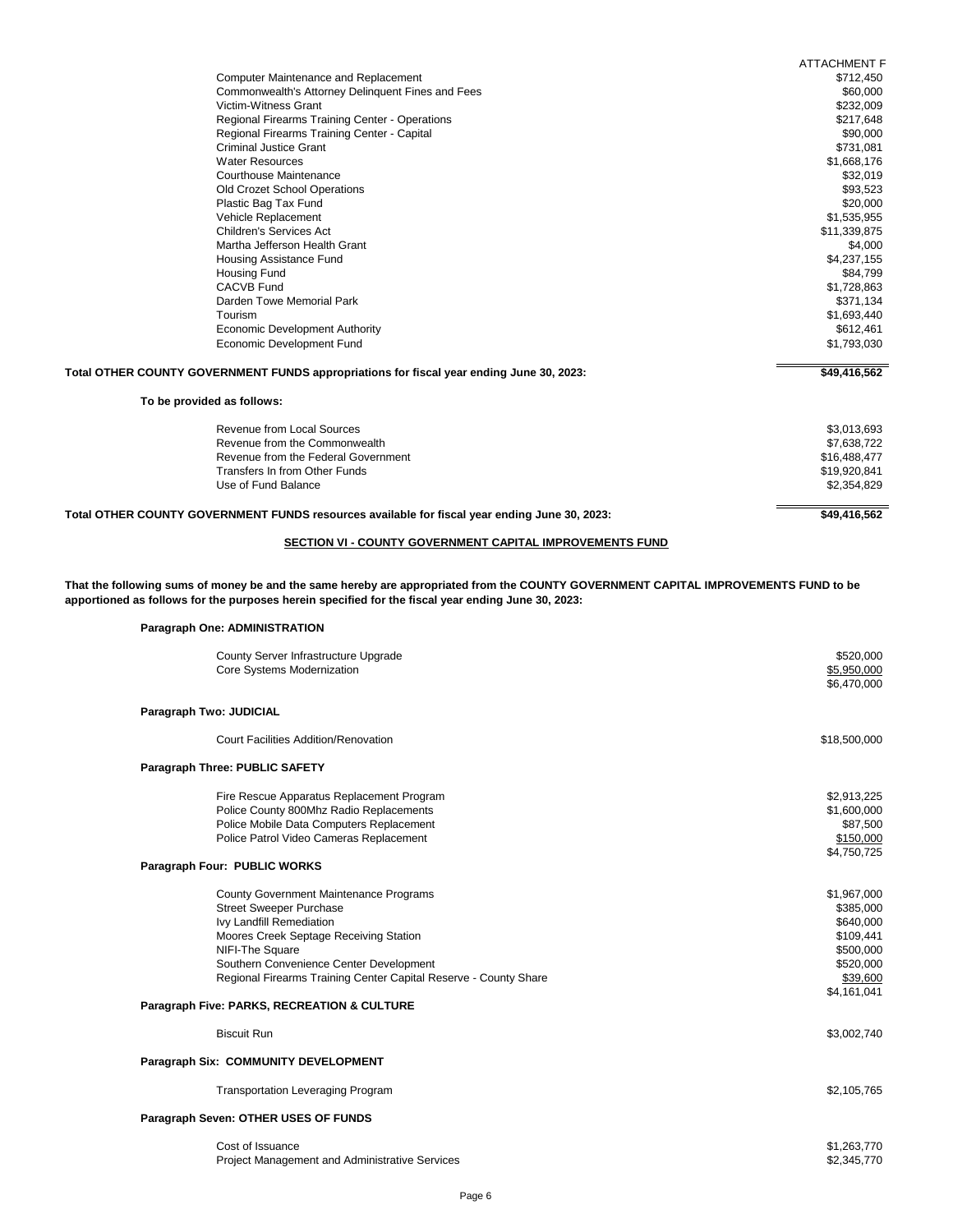| <b>Borrowed Proceeds Transfer</b>                                                                                                                                                                                                                                         | <b>ATTACHMENT F</b><br>\$40,280,950<br>\$43,890,490 |
|---------------------------------------------------------------------------------------------------------------------------------------------------------------------------------------------------------------------------------------------------------------------------|-----------------------------------------------------|
| Total COUNTY GOVERNMENT CAPITAL IMPROVEMENTS FUND appropriations for fiscal year ending June 30, 2023:                                                                                                                                                                    | \$82,880,761                                        |
| To be provided as follows:                                                                                                                                                                                                                                                |                                                     |
| Revenue from Local Sources (General Fund Transfer)                                                                                                                                                                                                                        | \$11,516,389                                        |
| Revenue from Local Sources (Other Transfers)                                                                                                                                                                                                                              | \$532,019                                           |
| Revenue from Other Local Sources (including proffers)                                                                                                                                                                                                                     | \$1,427,585                                         |
| <b>Borrowed Funds</b>                                                                                                                                                                                                                                                     | \$63,454,768                                        |
| Use of Fund Balance                                                                                                                                                                                                                                                       | \$5,950,000                                         |
| Total COUNTY GOVERNMENT CAPITAL IMPROVEMENTS FUND resources available for fiscal year ending June 30, 2023:                                                                                                                                                               | \$82,880,761                                        |
| SECTION VII: PUBLIC SCHOOLS CAPITAL IMPROVEMENTS FUND                                                                                                                                                                                                                     |                                                     |
| That the following sums of money be and the same hereby are appropriated from the PUBLIC SCHOOLS CAPITAL IMPROVEMENTS FUND for the<br>purposes herein specified to be apportioned as follows for the fiscal year ending June 30, 2023:                                    |                                                     |
| Paragraph One: EDUCATION (PUBLIC SCHOOLS)                                                                                                                                                                                                                                 |                                                     |
| School Capacity #1 - High School Capacity and Improvements - Center II                                                                                                                                                                                                    | \$32,500,000                                        |
| Mountain View Elementary Expansion and Site Improvements                                                                                                                                                                                                                  | \$2,190,950                                         |
| School Bus Replacement                                                                                                                                                                                                                                                    | \$1,500,000                                         |
| School Indoor Air Quality                                                                                                                                                                                                                                                 | \$1,160,000                                         |
| School Maintenance/Replacement                                                                                                                                                                                                                                            | \$9,421,000                                         |
| <b>School Renovations</b>                                                                                                                                                                                                                                                 | \$1,404,991                                         |
| School Network Infrastructure                                                                                                                                                                                                                                             | \$1,850,000                                         |
| Total PUBLIC SCHOOLS CAPITAL IMPROVEMENTS FUND appropriations for fiscal year ending June 30, 2023:                                                                                                                                                                       | \$50,026,941                                        |
| To be provided as follows:                                                                                                                                                                                                                                                |                                                     |
| Revenue from Local Sources (County Govt Capital Programs Transfer)                                                                                                                                                                                                        | \$40,280,950                                        |
| Revenue from Local Sources (General Fund Transfer)                                                                                                                                                                                                                        | \$1,272,228                                         |
| Revenue from Other Local Sources                                                                                                                                                                                                                                          | \$135,000                                           |
| Revenue from the Commonwealth                                                                                                                                                                                                                                             | \$3,865,941                                         |
| Revenue from the Federal Government                                                                                                                                                                                                                                       | \$1,567,762                                         |
| Use of Fund Balance                                                                                                                                                                                                                                                       | \$2,905,060                                         |
| Total PUBLIC SCHOOLS CAPITAL IMPROVEMENTS FUND resources available for fiscal year ending June 30, 2023:                                                                                                                                                                  | \$50,026,941                                        |
| <b>SECTION VIII: DEBT SERVICE</b>                                                                                                                                                                                                                                         |                                                     |
|                                                                                                                                                                                                                                                                           |                                                     |
| That the following sums of money be and the same hereby are appropriated for the function of DEBT SERVICE to be apportioned as follows from the<br>COUNTY GOVERNMENT DEBT SERVICE FUND and the PUBLIC SCHOOLS DEBT SERVICE FUND for the fiscal year ending June 30, 2023: |                                                     |
| Paragraph One: PUBLIC SCHOOLS DEBT SERVICE FUND                                                                                                                                                                                                                           |                                                     |
| Debt Service - Public Schools                                                                                                                                                                                                                                             | \$16,276,669                                        |
| Total PUBLIC SCHOOLS DEBT SERVICE appropriations for fiscal year ending June 30, 2023:                                                                                                                                                                                    | \$16,276,669                                        |
| To be provided as follows:                                                                                                                                                                                                                                                |                                                     |
| Revenue from Local Sources (Transfer from General Fund)                                                                                                                                                                                                                   | \$15,867,171                                        |
| Revenue from the Commonwealth                                                                                                                                                                                                                                             |                                                     |
| Revenue from the Federal Government                                                                                                                                                                                                                                       | \$330,108<br>\$79,390                               |
| Total PUBLIC SCHOOLS DEBT SERVICE resources available for fiscal year ending June 30, 2023:                                                                                                                                                                               | \$16,276,669                                        |

**Paragraph Two: COUNTY GOVERNMENT DEBT SERVICE FUND**

Debt Service - County Government  $$7,362,278$ **Total COUNTY GOVERNMENT DEBT SERVICE appropriations for fiscal year ending June 30, 2023: \$7,362,278 To be provided as follows:** Revenue from Local Sources (Transfer from General Fund) \$7,164,879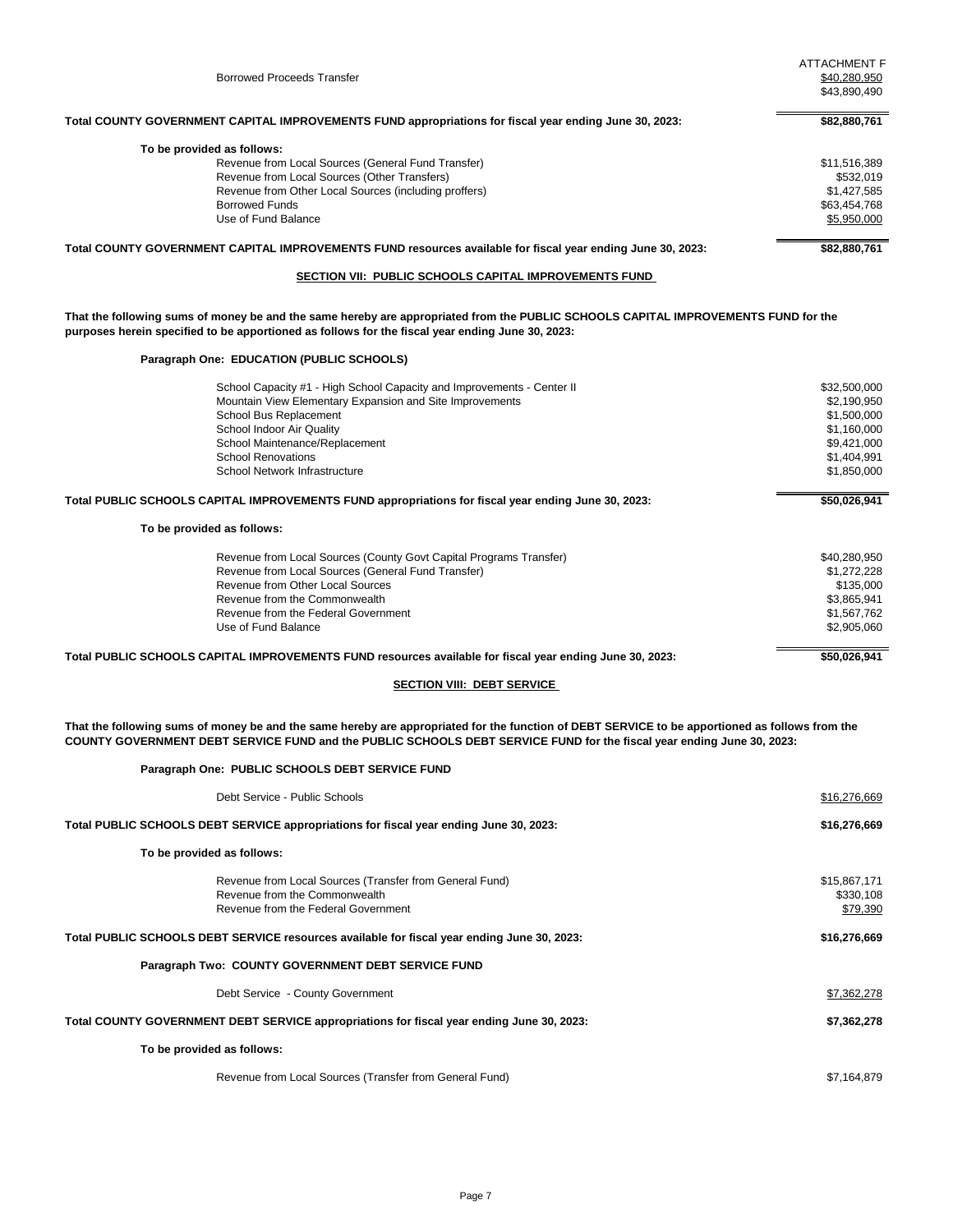#### **Total COUNTY GOVERNMENT DEBT SERVICE resources available for fiscal year ending June 30, 2023: \$7,362,278**

#### **GRAND TOTAL - DEBT SERVICE FUNDS \$23,638,947**

### **TOTAL APPROPRIATIONS INCLUDED IN SECTIONS I - VIII OF THIS RESOLUTION FOR THE FISCAL YEAR ENDING June 30, 2023**

#### **RECAPITULATION:**

### **Appropriations:**

| Section I    | General Fund                                | \$368,228,838 |
|--------------|---------------------------------------------|---------------|
| Section II   | General Fund School Reserve Fund            | \$4,090,000   |
| Section III  | School Fund                                 | \$242,041,753 |
| Section IV   | Other School Funds                          | \$20,842,976  |
| Section V    | <b>Other County Government Funds</b>        | \$49,416,562  |
| Section VI   | County Government Capital Improvements Fund | \$82,880,761  |
| Section VII  | Public Schools Capital Improvements Fund    | \$50,026,941  |
| Section VIII | Debt Service                                | \$23,638,947  |
|              |                                             | \$841,166,778 |

**Less Inter-Fund Transfers** (\$276,029,596)

| <b>APPROPRIATIONS</b><br>GRAND TOTAL<br>: COUNTY .<br><b>ALBEMARLL</b> | \$565,137,182 |
|------------------------------------------------------------------------|---------------|

## **SECTION IX: EMERGENCY COMMUNICATIONS CENTER**

**That the following sums of money be and the same hereby are appropriated from the EMERGENCY COMMUNICATIONS CENTER FUND for the purposes herein specified to be apportioned as follows for the fiscal year ending June 30, 2023:**

#### **Paragraph One: EMERGENCY COMMUNICATIONS CENTER FUND**

| <b>Emergency Communications Center</b>                                                               | \$8,066,354 |
|------------------------------------------------------------------------------------------------------|-------------|
| Total EMERGENCY COMMUNICATIONS CENTER FUND appropriations for fiscal year ending June 30, 2023:      | \$8,066,354 |
| To be provided as follows:                                                                           |             |
| <b>Albemarle County</b>                                                                              | \$3,294,904 |
| <b>City of Charlottesville</b>                                                                       | \$1,925,616 |
| University of Virginia                                                                               | \$1,882,789 |
| Revenue from Other Local Sources                                                                     | \$259,257   |
| Revenue from the Commonwealth                                                                        | \$699,795   |
| Revenue from the Federal Government                                                                  | \$3,993     |
| Total EMERGENCY COMMUNICATIONS CENTER FUND resources available for fiscal year ending June 30, 2023: | \$8,066,354 |

## **SECTION X**

All of the monies appropriated as shown by the contained items in Sections I through IX are appropriated upon the provisos, terms, conditions, and provisions herein before set forth in connection with said terms and those set forth in this section. The Chief Financial Officer and Clerk to the Board of Supervisors are hereby designated as authorized signatories for all bank accounts.

#### **Paragraph One**

Subject to the qualifications in this resolution contained, all appropriations are declared to be maximum, conditional, and proportionate appropriations - the purpose being to make the appropriations payable in full in the amount named herein if necessary and then only in the event the aggregate revenues collected and available during the fiscal year for which the appropriations are made are sufficient to pay all of the appropriations in full.

Otherwise, the said appropriations shall be deemed to be payable in such proportion as the total sum of all

realized revenue of the respective funds is to the total amount of revenue estimated to be available in the said

fiscal year by the Board of Supervisors.

## **Paragraph Two**

All revenue received by any agency under the control of the Board of Supervisors included or not included in its estimate of revenue for the financing of the fund budget as submitted to the Board of Supervisors may not be expended by the said agency under the control of the Board of Supervisors without the consent of the Board of Supervisors being first obtained, nor may any of these agencies or boards make expenditures which will exceed a specific item of an appropriation.

### **Paragraph Three**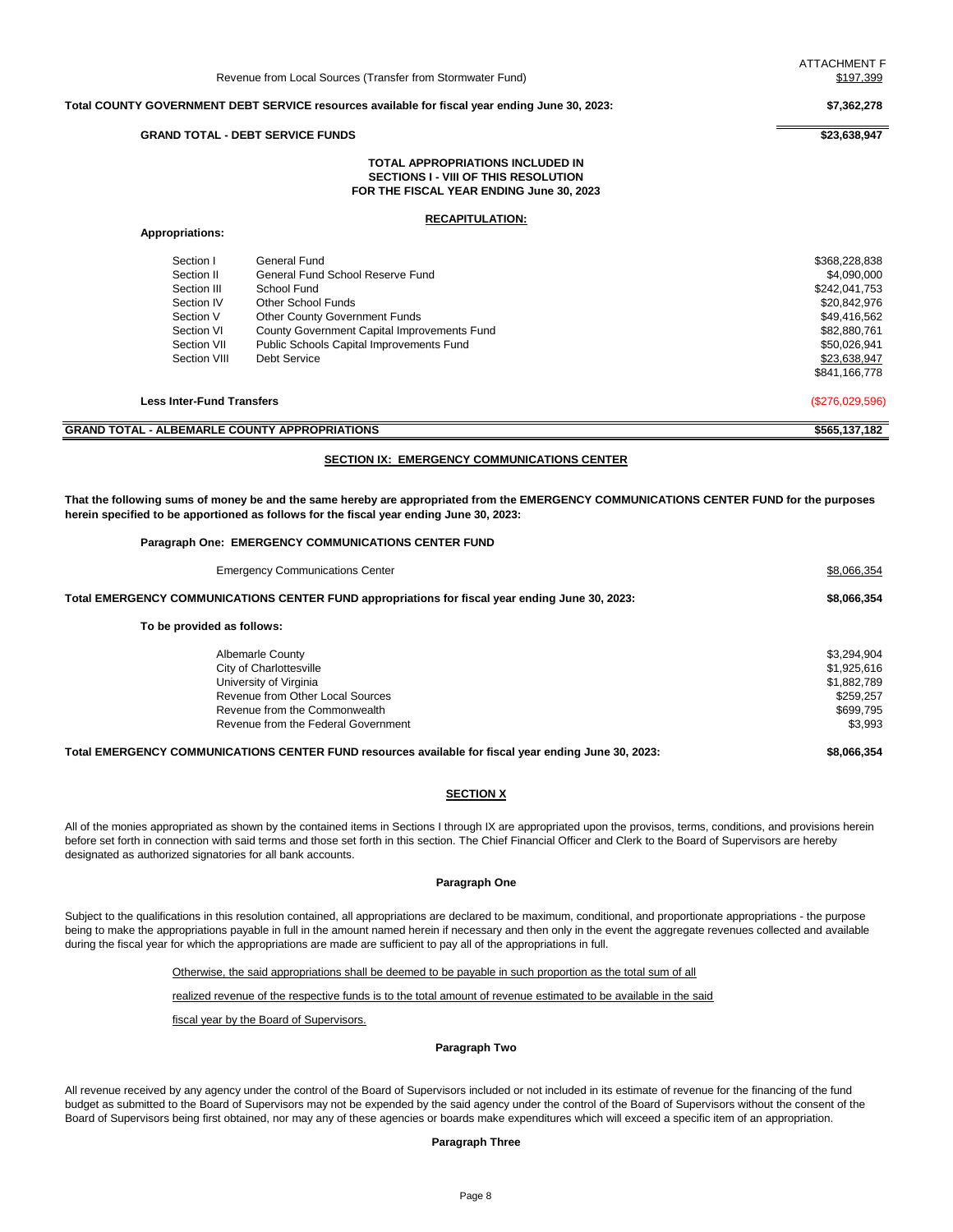No obligations for goods, materials, supplies, equipment, or contractual services for any purpose may be incurred by any department, bureau, agency, or individual under the direct control of the Board of Supervisors except by requisition to the purchasing agent; provided, however, no requisition for items exempted by the Albemarle County Purchasing Manual shall be required; and provided further that no requisition for contractual services involving the issuance of a contract on a competitive bid basis shall be required, but such contract shall be approved by the head of the contracting department, bureau, agency, or individual, the County Attorney, and the Purchasing Agent or Chief Financial Officer. The Purchasing Agent shall be responsible for securing such competitive bids on the basis of specifications furnished by the contracting department, bureau, agency, or individual.

In the event of the failure for any reason of approval herein required for such contracts, said contract shall be awarded through appropriate action of the Board of Supervisors.

Any obligations incurred contrary to the purchasing procedures prescribed in the Albemarle County

Purchasing Manual shall not be considered obligations of the County, and the Chief Financial Officer shall not

issue any warrants in payment of such obligations.

### **Paragraph Four**

Allowances out of any of the appropriations made in this resolution by any or all County departments, bureaus, or agencies under the control of the Board of Supervisors to any of their officers and employees for expense on account of the use of such officers and employees of their personal automobiles in the discharge of their official duties shall be paid at the rate established by the County Executive for its employees and shall be subject to change from time to time.

## **Paragraph Five**

All travel expense accounts shall be submitted on forms and according to regulations prescribed or approved by the Chief Financial Officer.

### **Paragraph Six**

Any funds appropriated herein to recipients who are not directly governed by the Board of Supervisors ("External Recipients") may be used only for the exclusive and singular purpose for which the funds are appropriated, subject to any additional conditions as stated in the Approved Budget, County policies, County agreement with the External Recipient, or as otherwise required or proscribed by law or ordinance. External Recipients have an affirmative fiscal duty to account for the appropriate and most responsible use of the funds and, as an express condition of the appropriation and in addition to other reporting requirements, must provide an accounting upon request by the County within 30 days in a form determined by the Department of Finance and Budget. External Recipients must be able to at all times account for any County funds appropriated to them separate from donations from any other source. Failure to adhere to these conditions or to the purposes for which the appropriations are made may, among other remedies, affect future appropriations. The Department of Finance and Budget is authorized to withhold transfers of appropriated funds to any External Recipient until any pending requests for reporting and accounting have been met to the County's satisfaction. If any funds allocated to an External Recipient remains unused at the end of FY 23, the unspent balance must be returned to the County unless a County agreement with the External Recipient, an agreement to which the County is a party pertaining to the funding terms of the External Recipient, or the applicable law, provides otherwise. These foregoing conditions shall be deemed incorporated into any agreement with an External Recipient executed after May 4, 2022.

### **Paragraph Seven**

The County Executive is authorized to:

1) administratively approve budget transfers of unencumbered funds of up to \$500,000.00 per fund in the fiscal year from one classification, department, or project to another within the same fund;

2) allocate funding between the below identified classifications and the appropriate budget line-items for expenditure:

Expenditure Classifications Eligible for Transfer Under this Resolution:

- General Fund
- Business Process Optimization Reserve
- Climate Action Pool
- Pandemic Reserve
- Reserve for Contingencies
- Salary and Benefits Reserve
- Space Reserve

### Capital Funds

- Advancing Strategic Priorities Reserve in CIP
- Economic Development Funding for Public-Private Partnerships (P3s)
- Transportation Leveraging Fund

3) allocate salary lapse between department budgets;

4) administratively approve the carry forward of outstanding grants and capital projects and programs from year to year;

5) close out Capital projects and transfer any unencumbered residual funds to the Capital Improvement Fund fund balance;

6) close out grant funds; including the transfer of any unencumbered residual funds to the appropriate fund's fund balance.

7) administratively approve the carry forward of outstanding balances up to \$18,000,000 for estimated encumbered purchase orders.

## **Paragraph Eight**

The Chief Financial Officer is hereby authorized to transfer monies from one fund to another, from time to time as monies become available, sums equal to, but not in excess of, for the appropriations made to these funds for the period covered by this resolution of appropriations.

### **Paragraph Nine**